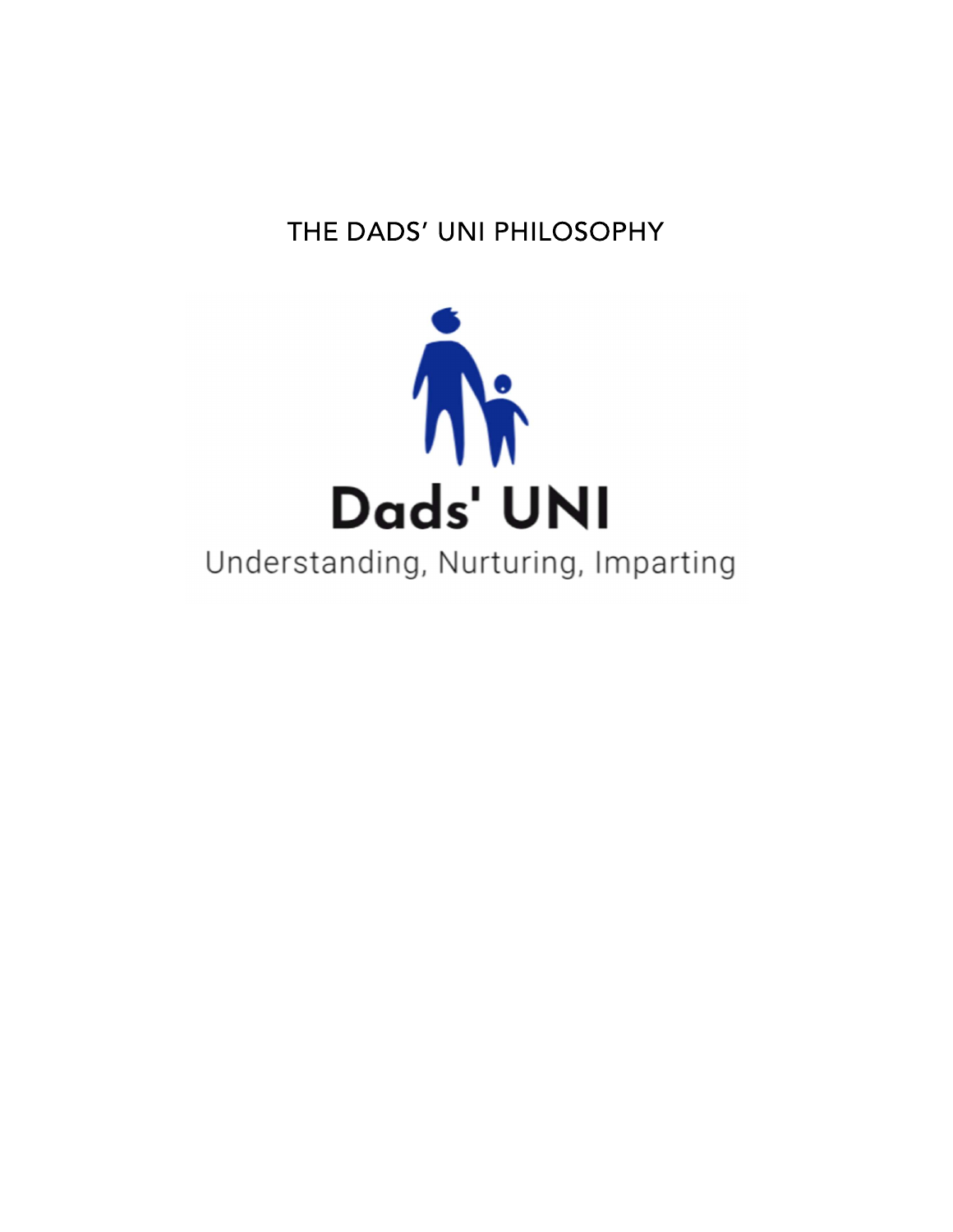# Contents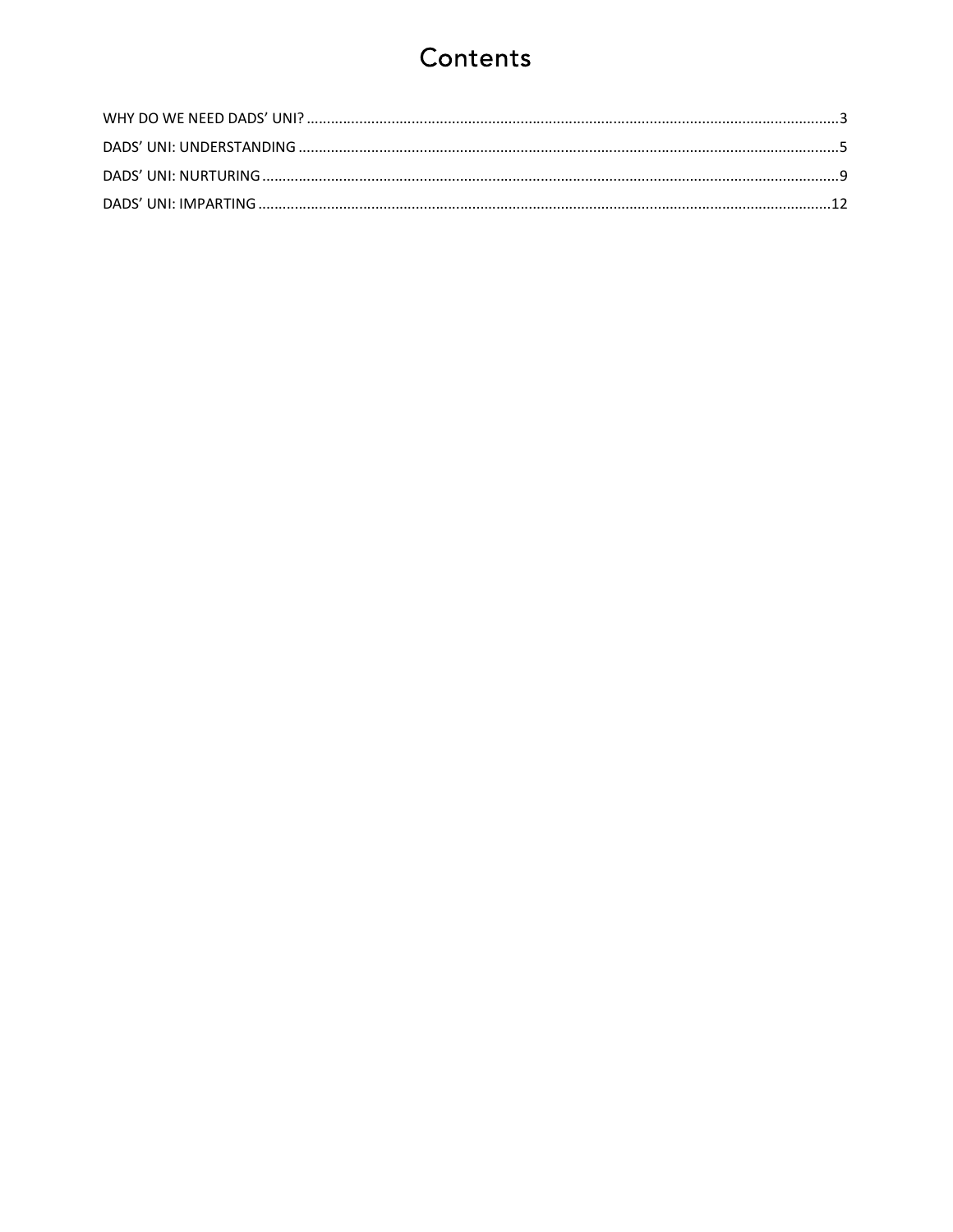### WHY DO WE NEED DADS' UNI?

The morals and ethics of any society or nation is the fabric that holds it together. The way we relate to each other and treat our fellow man will ultimately influence our entire nation, either for good or for evil. Without a solid moral and ethical framework a society begins to breakdown, piece by piece, person by person, family by family, suburb by suburb and city by city.

The breakdown happens slowly over a number of generations, until it implodes upon itself and is destroyed. Although the decline seems slow from where we stand in history, it is definitely measurable, measured by a number of factors of which we are all aware. Divorce rates, crime rates and youth suicide on the increase, the widespread breakdown of the family unit, the huge increase in the number of unwanted pregnancies and abortions in our nation, violence in our schools and streets and gang related crime.

To find a solution to the problems we face as a society we must first identify how they began. Within the 20th Century there were two major revolutions that profoundly affected our society, the first was the industrial revolution and the second was the sexual revolution. The industrial revolution transformed our society from one that was originally based upon an agricultural and farming base, to one that became primarily an industry base.

It took the men and the fathers out of their homes and placed them into the factories and workplaces. They were no longer available 24/7 to raise their sons and daughters and to teach them the way in which they should go in life, but were often absent for 10-12 hrs a day 6-7 days a week making a living to support their families financially. Many of you may recognise a similar situation in your own time schedules.

The parenting role began to fall more and more to the mothers as the men went off to work each day. The men no longer had the input into the raising of the children as they had for generations past, and what was previously a co-operative effort between both parents, became almost solely the responsibility of the mother. This fundamental change in the way we raised our children was to have a profound effect over the next two generations, as the fathers role seemed to decrease more and more.

The second revolution that we faced in the 20th Century was the sexual revolution of the 1960's. They called it 'The Age Of Aquarius', and with it came a major cultural change. The revolution encouraged free sex and experimentation with drugs, it encouraged rebellion against authority and what is called moral and ethical relativism, where 'if it feels good and doesn't hurt anybody else, do it!' It gave birth to a philosophical position of 'no absolutes', where every established fact or creed is challenged and often discarded.

### Psalm 2 says

" Why do the nations rage and the people plot a vain thing, the kings of the earth set themselves and the rulers take counsel together against The Lord and against His Anointed, saying ' let us break their bonds in pieces and cast away their cords from us."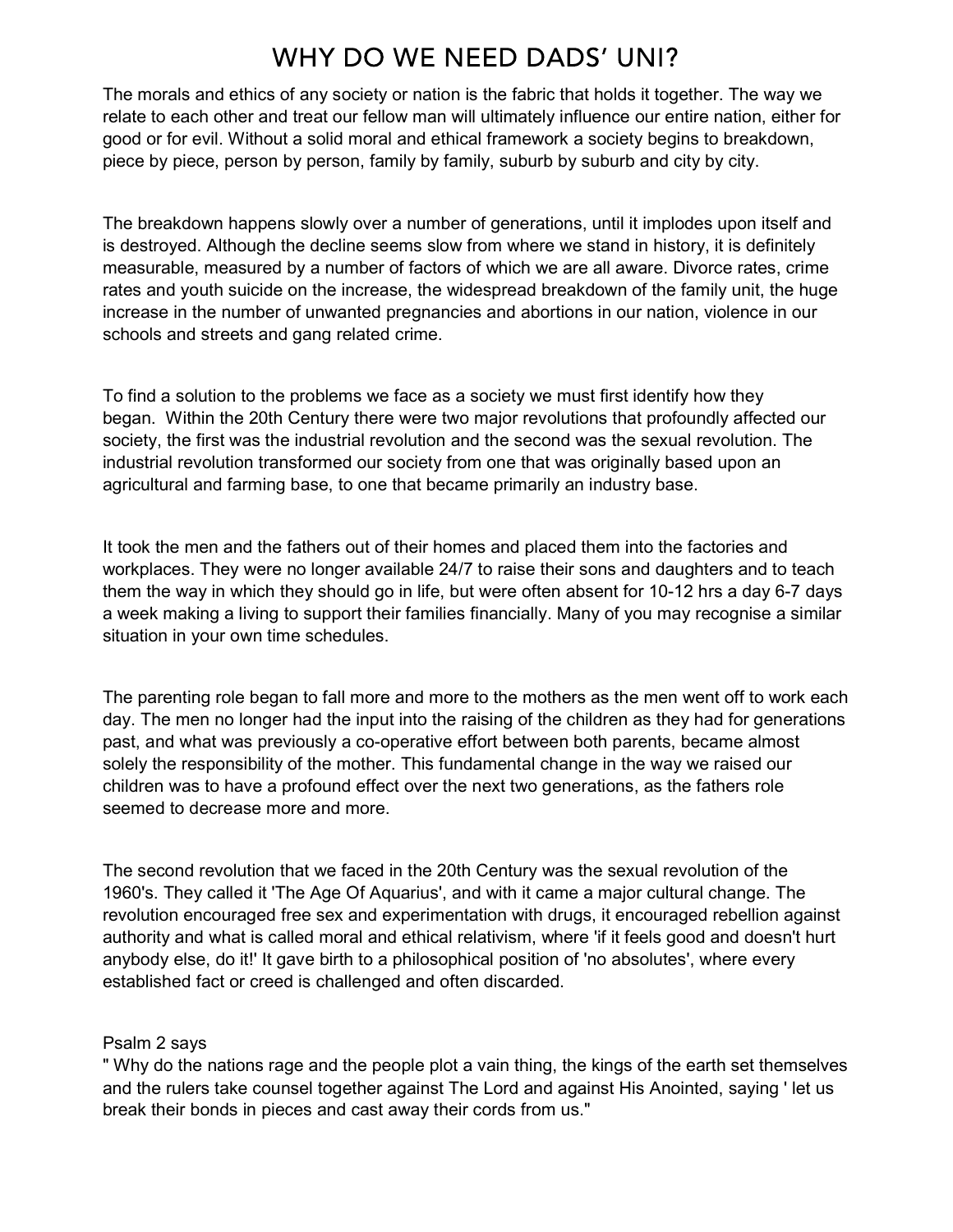The revolution of the 1960's was determined to free itself from the moral and ethical framework of our society, to reach for a higher goal. They aspired to greater freedom, but a generation later we find ourselves more and more in bondage. The better life that they hoped for has not eventuated. It is time to return to the moral and ethical foundations that made our nations great, a framework that does work and has been proven over many hundreds of years.

Our foundations stones have been laid in the Judeo-Christian Ethic, The Ten Commandments and the teachings of the Holy Bible. As we as fathers and the leaders of our families, return again to moral and ethical standards of the bible, we will strengthen the next generation. We will rebuild the firm foundation for them to stand upon, so that our children and our children's children would know the stability and strength that God has destined for them.

### Suggested Action:

Consider wisely which road in life you want to take, and how it may ultimately effect eternity for both you and your family.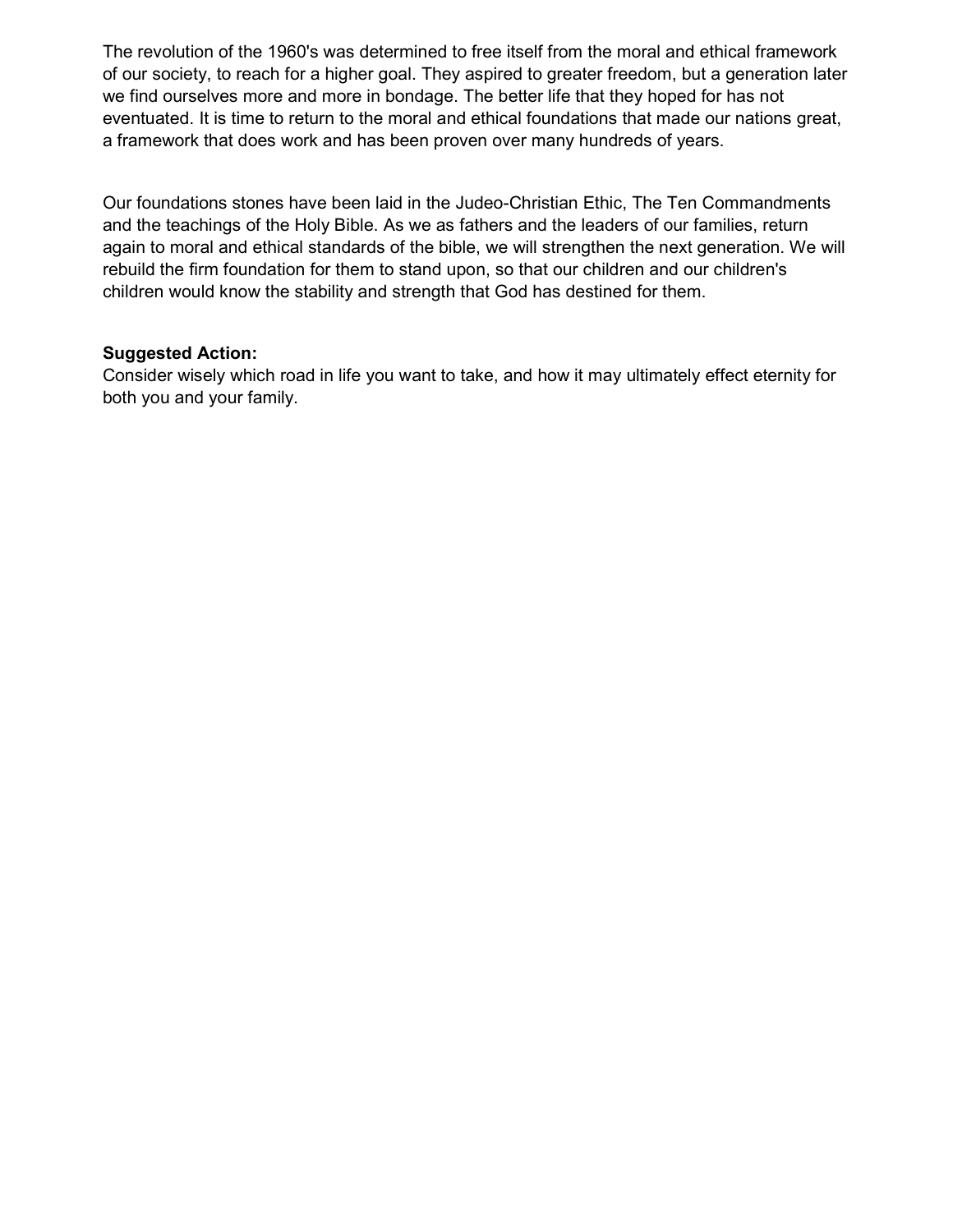### DADS' UNI: UNDERSTANDING

I thought it was time to revisit the foundations of Dads' UNI and to explain afresh the elements that make us who we are as an organisation. While in the role as Senior Pastor of a church on Australia's Gold Coast in the 1990's I received the idea and concept of Dads' UNI whilst in prayer. Any God-given calling doesn't merely reside in the mind as an idea only , but is 'birthed in the spirit' of the person 'He' has called to fulfill the work. In such a way God spoke to me and implanted a seed inside me which is constantly being watered and growing into a fruitful ministry. Initially I'd like to speak about the first letter of our acronym UNI, and the word it stands for is Understanding.

Dads' UNI is based upon the three foundational precepts of Understanding, Nurturing and Imparting. These three areas address the requirements of the mind, the emotions and the spirit of man and seek to bring them into a position where they can receive the fullness of God's blessing and abundant life.

### Dads' UNI - Understanding

#### Understanding

Noun - the ability to understand something; comprehension.

To comprehend, to apprehend, to grasp, to perceive, to discern, to appreciate, to conceive or absorb

(Proverbs 2:1-5) My son, if you receive my words, and treasure my commands within you, So that you incline your ear to wisdom, and apply your heart to understanding; Yes, if you cry out for discernment, and lift up your voice for understanding, If you seek her as silver, and search for her as for hidden treasures; Then you will understand the fear of the Lord, and find the knowledge of God.

The mind is a gateway into our inner life and it is here that we must begin if we are to be successful in bringing about the change that is required to transform our lives. Right thinking will open up the path to right actions which will bring about right results in life, where as wrong thinking will open the path to wrong actions which will bring about wrong results in life. How crucial it is therefore to start by laying the correct mental foundation so that we make the way open for a wonderful life.

Having understanding is more than merely acquiring knowledge on any given subject, it may begin in the mind but then it must go deeper into our human experience. Understanding comes through reflection and meditation upon the important areas of life and the experience we receive in their out-working over the years. Dads' UNI provides our teachings world-wide to any men desiring to improve as a parent by understanding, perceiving and grasping the truths of fatherhood.

### Understanding wisdom

(Proverbs 21:30) There is no wisdom. or understanding, or counsel against the Lord.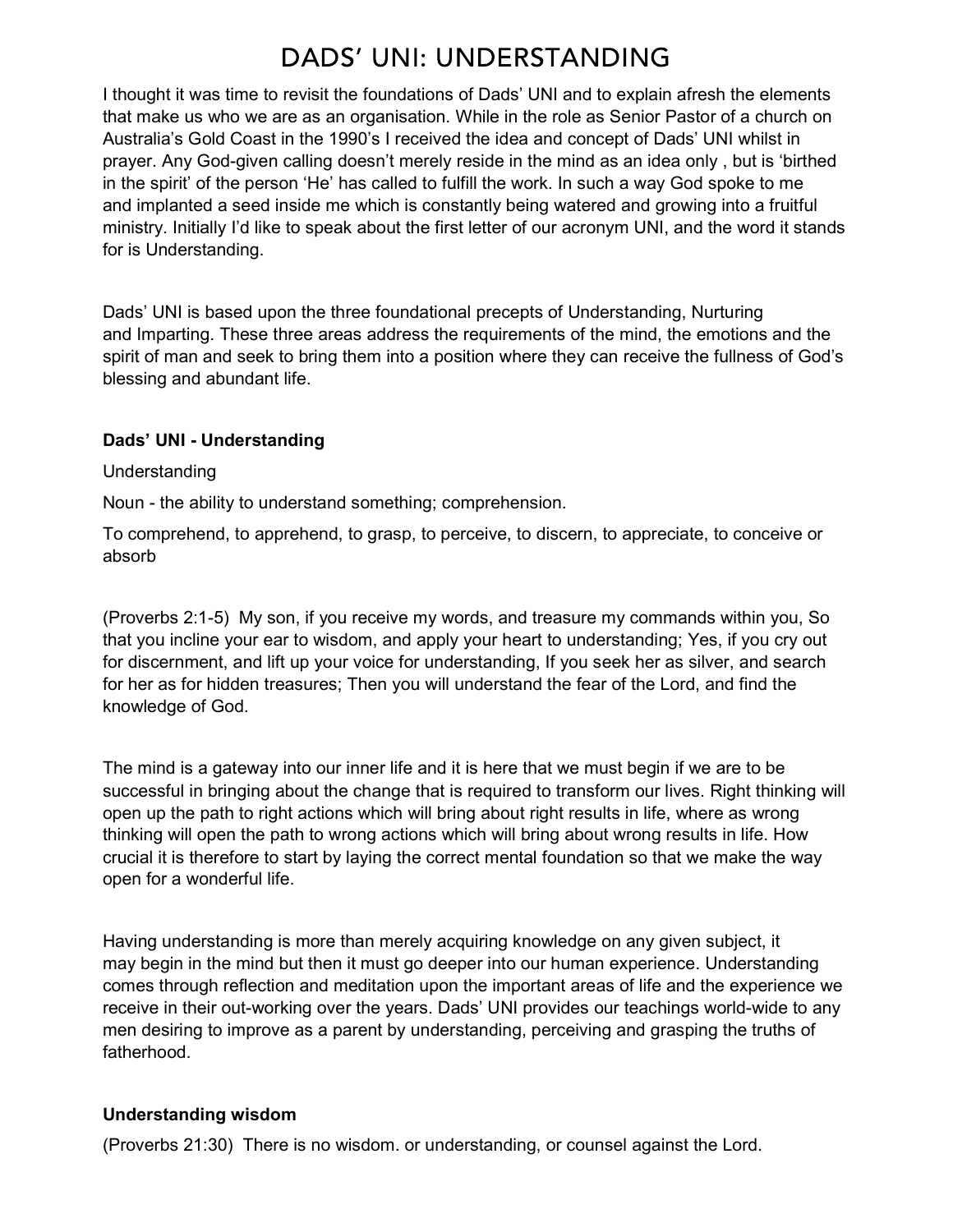There are many 'experts' these days with much to say on any given subject and often we as the public listen to their counsel and follow their advice. However it is also important to note that these are merely fallible men who have been educated and trained by other fallible men in our Universities and Colleges. My point is this, much of their advice may be sound and usable in our lives but we should not fall into the error of accepting without question those things which they say.

There is I believe a 'Litmus Test' that should be applied to every area of life if we are to truly attain wisdom and not merely have our heads filled with the knowledge of men. That 'Litmus Test' is the comparison that we must all make between what the 'experts' say and what God Himself says in the Bible. God is revealed as our Creator, it was He who designed us and knows every aspect of our lives intimately. God has always been and always will be and His eternal life is filled with infinite knowledge. Without doubt there is no-one more qualified than our heavenly Father to dispense wisdom and knowledge and those who disagree with what He says on any given subject will ultimately be proven to be in error.

Wisdom comes when we understand how to apply those truths we find in God's word in a way that is acceptable in His sight, so that we may fully benefit ourselves and our fellow-man. Dads' UNI aims to bring understanding and wisdom to the important areas of parenting, and empower fathers to raise wonderful children.

### Understanding responsibility

(Psalm 127:3) Behold, children are a heritage from the Lord, the fruit of the womb is a reward.

Children are one of the greatest rewards we as a man can receive on this earth, but with that reward comes a responsibility to care for them. God our heavenly Father has delegated the care of each child born to its parents and especially to the father of the child, and it is ultimately before Him that we must stand and give an account of how we treated our children.

Every father was first a son, and as a son relied upon his parents to provide for him, to protect him from danger and to guide him in life. Without these basic safeguards a child has little chance of survival in the hostile world we live in. It is a father's responsibility to accept this challenge of taking care of his child, and ensuring to the best of his ability that they have every opportunity in life.

Fathers who fail to accept their role in the family abandon their child to many destructive and harmful attacks. A child has no way to defend itself in a hostile world, but is easily taken advantage of when there is no provider, protector or guide in life. Dads' UNI emphasizes the importance of shouldering our parental responsibilities as a pathway to becoming the best men that we could be.

### Understanding relationships

(John 15:13) Greater love has no one than this, than to lay down one's life for his friends.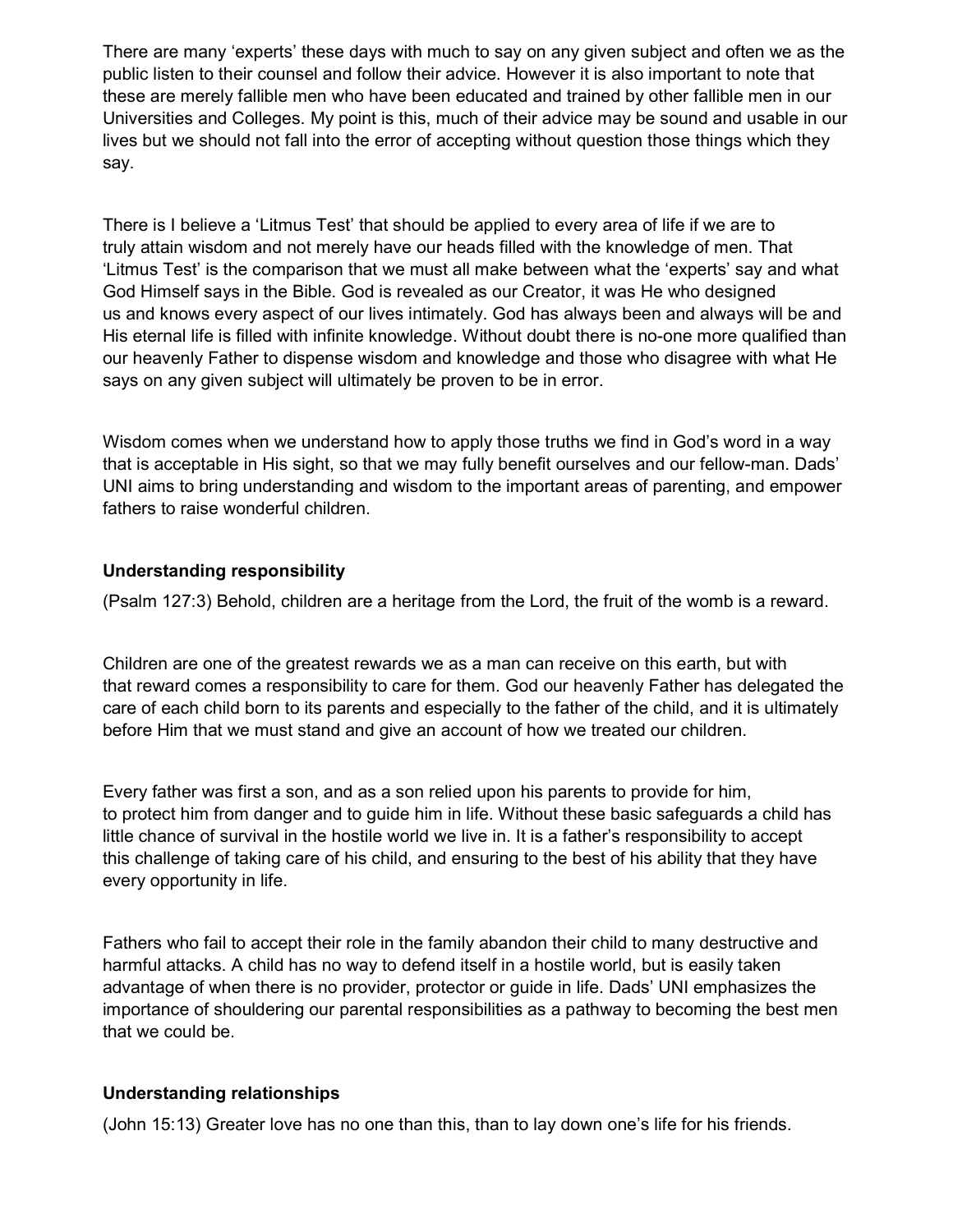Life in this world is about relationships. Our first relationship is with our parents and siblings in the family in which we were born, and it is here that we learn many of the keys to maintaining and building healthy relationships. Understanding the importance of showing respect and honour to each member of the family, and especially your parents is foundational in understanding how all relationships in life work.

The realisation that we all get offended at times by others and we also offend others is easily understood, because we are all individuals and think differently on many subjects. It is because of the proliferation of 'offenses' in life that we must master the life principle of giving and receiving forgiveness regularly. As we go through life the keys of respect, honour and forgiveness are outworked in our friendships at school, our relationship with our girlfriend and ultimately will be with our wife and family.

Those who fail to master these basic principles of how to relate to another human being will struggle to be truly successful throughout their lives, for it is within relationships that we find our greatest fulfilment and happiness. Dads' UNI teaches that it is within our relationships that we find both our greatest blessings and our greatest challenges in life, and without doubt it is those fathers who lay down their own selfish desires and choose to serve that enjoy the experience most.

### Understanding values

(Proverbs 12:22) Lying lips are an abomination to the Lord, but those who deal truthfully are His delight.

The values we esteem within society like working hard, being honest and treating our fellowman with kindness are based upon the principles of God's Word. These values are eternal and proven throughout the history of mankind to be beneficial not only to those who practice them but also to society in general who profit from them.

Values and standards in society set a bench mark of what is acceptable behaviour and what is not, and should be established clearly and taught to every member of our society. Historically it is often when we as a society stray from these standards and disregard these values that we find ourselves experiencing the negative results of selfish and cruel acts perpetrated upon individuals and communities.

Dads' UNI advocates the return of our society to the Biblical standards observed by our forefathers, that we may enjoy the security and stability that they have been proven to bring to us all.

### Understanding God's principles

(Galatians 6:7) Do not be deceived, God is not mocked; for whatever a man sows, that he will also reap.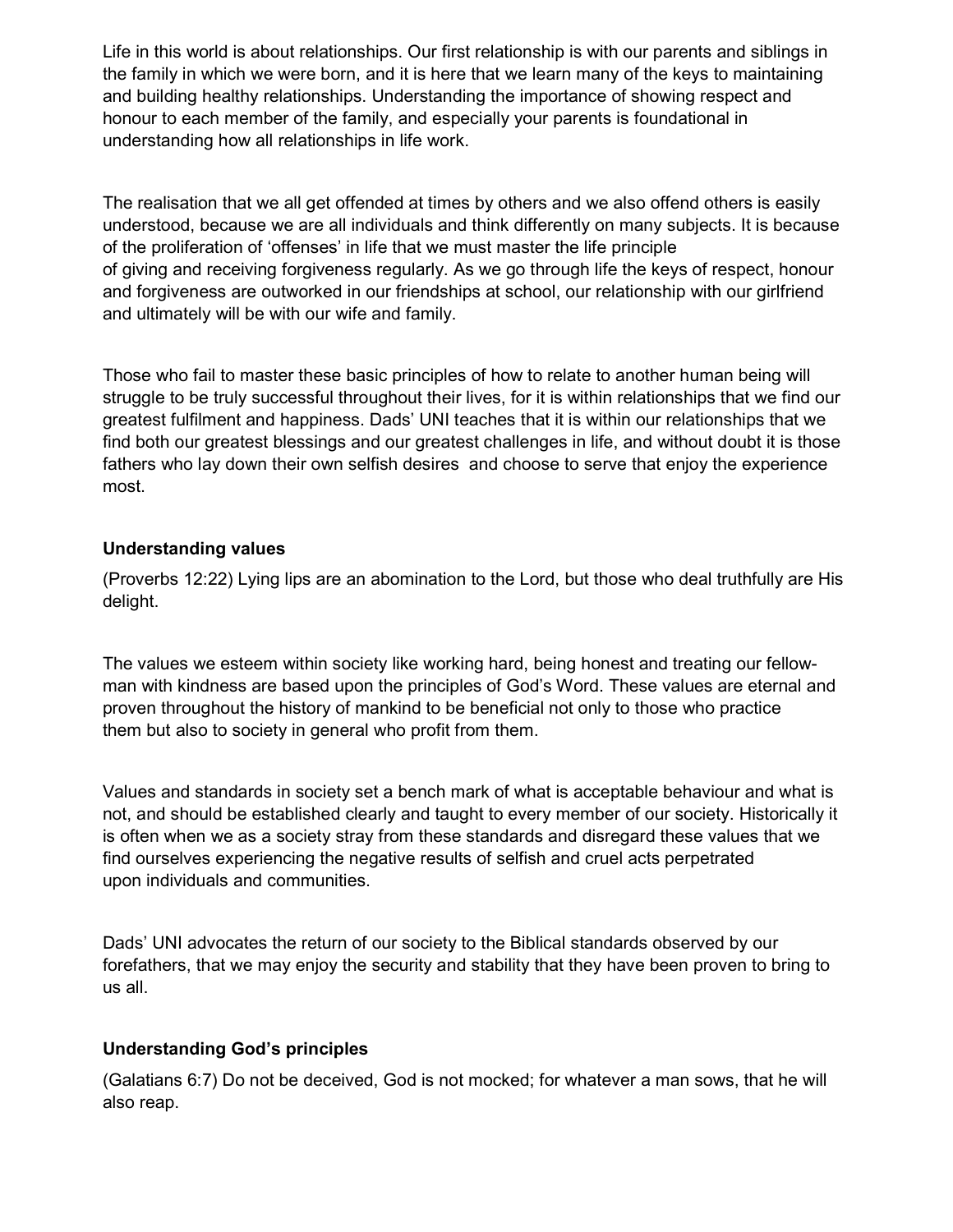There are many principles that are spoken of within God's Word and they all apply within our lives as men and fathers. Daily study of the scriptures in the Bible gives many insights into both what is acceptable in the sight of God and what will benefit our lives as men here on the earth. God watches everything we do in life and He has set principles in motion that rebound back to us many of the acts we commit in life, whether they are positive or negative.

If we are kind to others we will also be shown kindness somewhere in our life, if we are generous toward those who are in need then God will not forsake us in our own time of need. If we forgive others of their errors and come to God humbly seeking His mercy then God will surely forgive us our errors too. But if we are harsh and cruel toward our fellow-man or devious and wicked in our hearts then we will reap the harvest of the destructive seeds we have sown and bring judgement down upon our own heads.

By understanding that God's principles are established forever in the earth we as men can choose to walk in a way that will not only benefit us individually but also the children we are raising. Dads' UNI upholds that in life it is always advantageous to do things God's way that we may receive the fullness of the blessing He desires to give our family.

Acquiring an understanding heart is the foundation for receiving wisdom in every area of our lives, and especially in the areas of fatherhood. This is obtained through both loving and fearing God and putting His ways first in your life. Every other aspect of life falls into its proper place when this foundation stone is laid firmly in our heart as a man. To be the best man and father we can be in this world we need to seek daily to acquire an understanding mind and heart, and the blessings that they release into our family.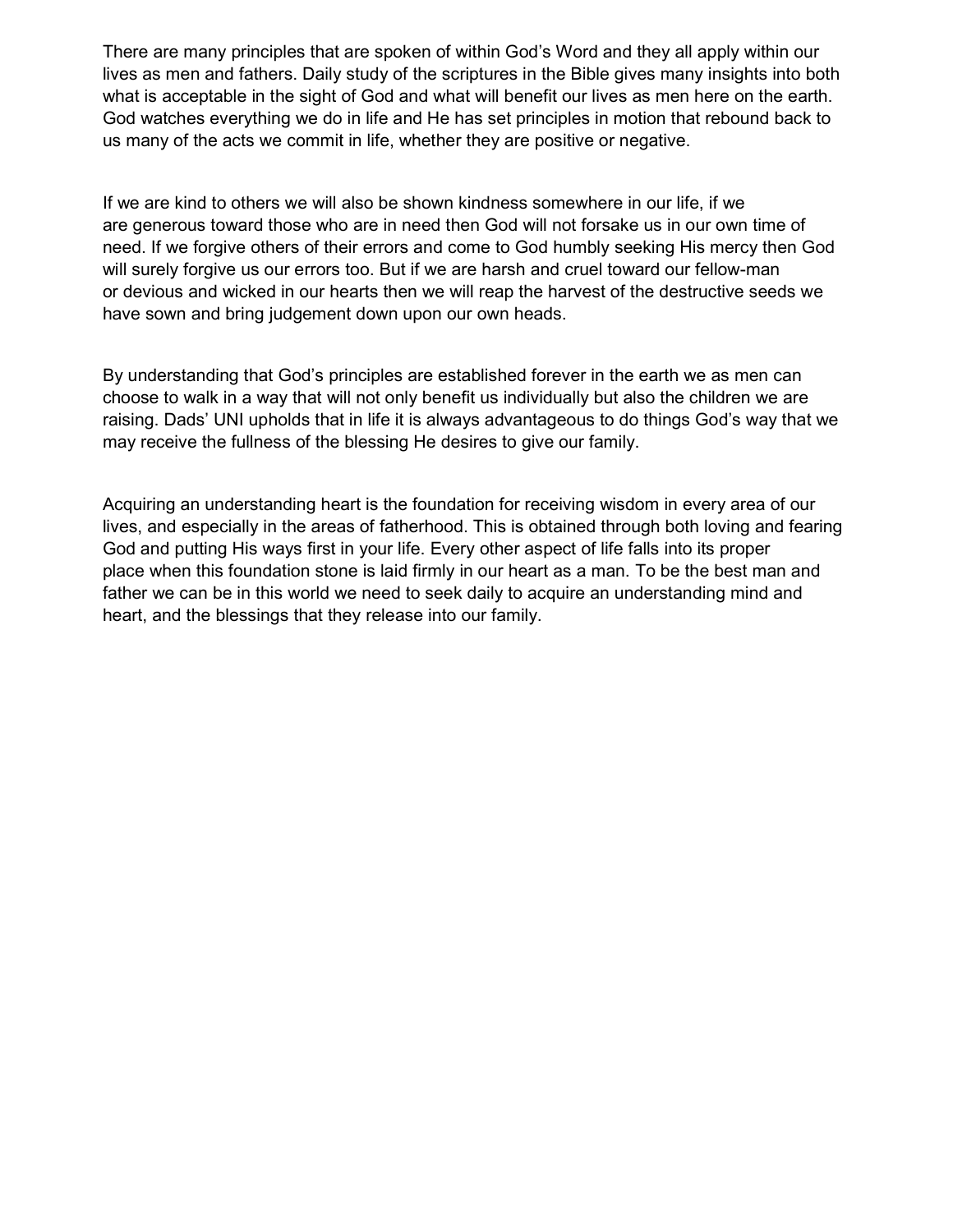### **DADS' UNI: NURTURING**

I am continually reminded about the importance of laying a firm foundation in every area of life if what we are attempting to build is to stand the test of time. This principle remains true whether we are building our new home, considering a career change or planning for a family. Building something that will last requires time, effort and a considerable amount of wisdom. Continuing our short series on the foundational principles of our Dads' UNI organisation that are found within our acronym UNI, we progress to the word Nurturing.

Dads' UNI is based upon the three foundational precepts of Understanding, Nurturing and Imparting. These three areas address the needs of the mind, the emotions and the spirit of man and seek to bring them into a position where they can receive the fullness of God's blessing and abundant life.

### Dads' UNI - Nurturing

**Nurturing** 

Verb - Caring for and protecting (someone or something) while they are growing Helping or encouraging the development of (someone or something)

Cherishing (a hope, belief, or ambition).

When I write on the subject of Nurturing my mind inevitably reverts to the illustration which I believe best describes the process of Nurture and the picture is that of a plant conservatory. In a well prepared and thought out plant conservatory all the elements that are needed to bring a plant from seedling to full maturity are present.

The basic elements required for plants to thrive are water, sunshine, good soil, clean air and room to grow. There needs to be the right amount of each element, distributed at the correct time for the plant to truly thrive. It is also important that each plant be positioned in the correct location for its own particular requirements. Every plant is different and has differing needs and so it is with children, they are all unique and it is our job as a father to identify their individual needs and provide the best environment for them to grow and truly prosper in life.

Every gardener knows that plants don't just need attention when they are seedlings, but constant care is also required while they continue to grow into maturity. This principle is relevant in our role of fatherhood, we are the gardeners and our children are our plantings. Like plants, our children will require the correct amount of nutrients to be added to their lives at the right times to help them grow. They will also require a constant weeding around them to keep them free of the restraints of bad influences. In our nurturing role we will need to ensure that our children are receiving those elements they require daily and we must be prepared to prune away the wrong attitudes that all children develop.

Deuteronomy 11:18-21 "Therefore you shall lay up these words of mine in your heart and in your soul, and bind them as a sign on your hand, and they shall be as frontlets between your eyes. You shall teach them to your children, speaking of them when you sit in your house, when you walk by the way, when you lie down, and when you rise up. And you shall write them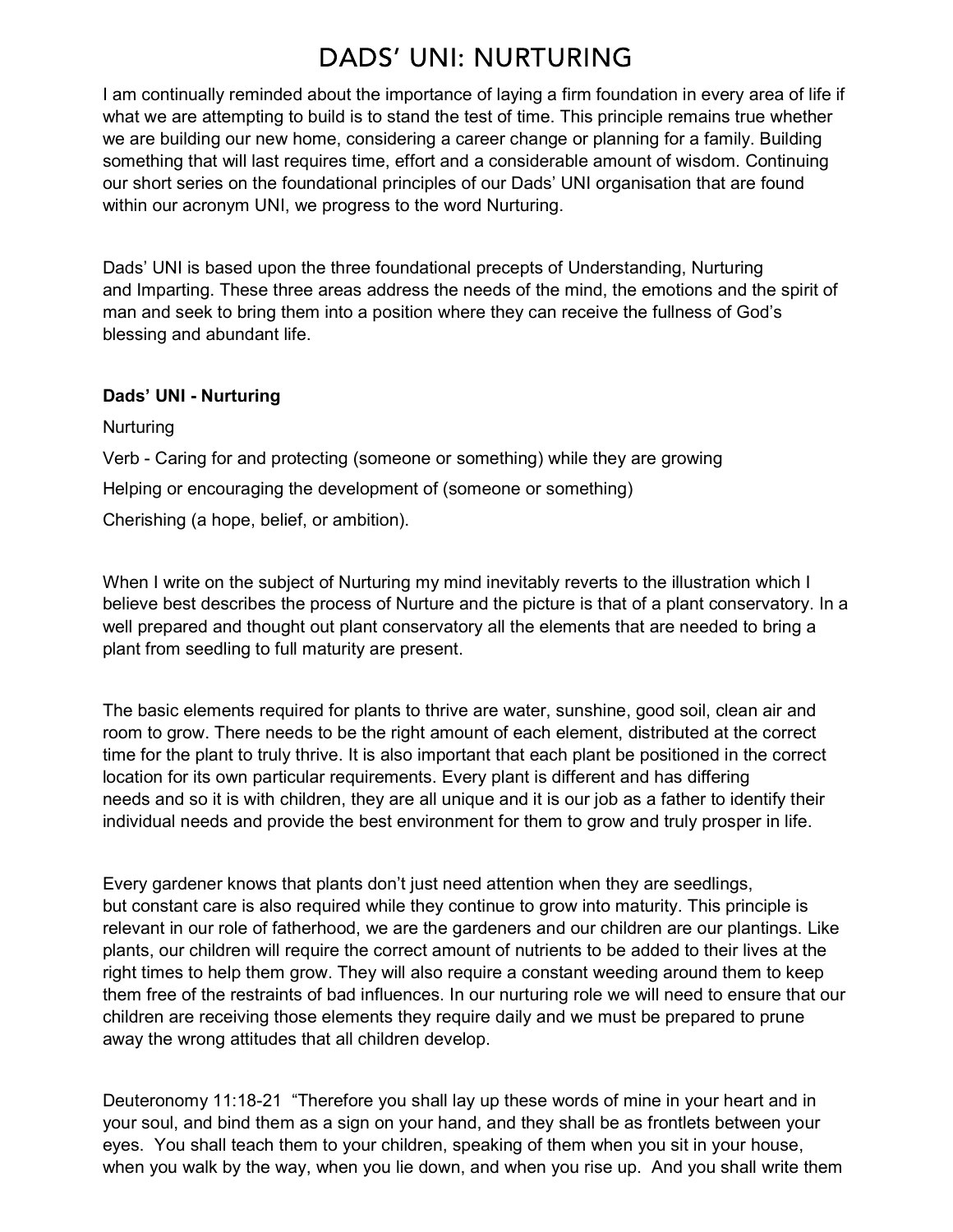on the doorposts of your house and on your gates, that your days and the days of your children may be multiplied in the land of which the Lord swore to your fathers to give them, like the days of the heavens above the earth.

Like the nurturing father described in the scripture above, our role must be constant and vigilant to ensure that our children are raised in the best possible way and thereby given the best possible chance of a wonderful life and eternity. What follows is a short list of some of the areas we will need to be diligent in as a father.

### Physical nurture

To nurture our children physically we as fathers need to provide for them the basics of life such as food, clothing and shelter. These components will sustain the natural physical life of a human being so that they can grow into full maturity, from a child into an adult. A balanced and nutrient rich diet containing fruit and vegetables, proteins and grains is broadly recommended by nutritionists. It is also our responsibility to provide clean well-fitting clothes and a safe and secure place to live to ensure that our child is physically prepared for life.

If we as the father and head of the home lead an active physical life then our children are far more likely to follow our example and also be active and healthy. By encouraging them to pursue a sport or activity and supporting them in it we can help ensure that they can grow strong and fit for life. Taking on a supportive role as a manager or coach of their team or even just a regular supporter will make a big difference to your child, as your approval as their father is vital for their well-being.

### Emotional nurture

A child's needs however do not stop at physical requirements, every child has an emotional appetite that must be met as well. We as fathers, in partnership with our wife, need to provide for the emotional needs of our children by establishing a loving, caring and supportive environment for them to grow up in. I can not stress too much how important emotional nurture is in the life of a child, especially that which comes from their father.

Boys need to do things such as hug and wrestle with their father regularly to help develop a positive and balanced male self-image, and avoid the gender confusion that is constantly being promoted in the world. Girls need the hugs and tickles from a loving and encouraging father that treats her like a princess and tells her how wonderful she is, this will impart to her the selfimage she requires to be a healthy and happy individual. Both of these actions from a father impart love and acceptance to a young child and help develop them into emotionally secure adults.

### Intellectual nurture

Our children's minds are designed to be a library and resource that they can draw upon throughout life to help them travel successfully through this world. But each library must first be fitted out and stocked with books and it is here that we as parents have a huge opportunity and responsibility. We can ensure that the information stored within the data-base of their mind is valid, encouraging and pointing them in the right direction in life.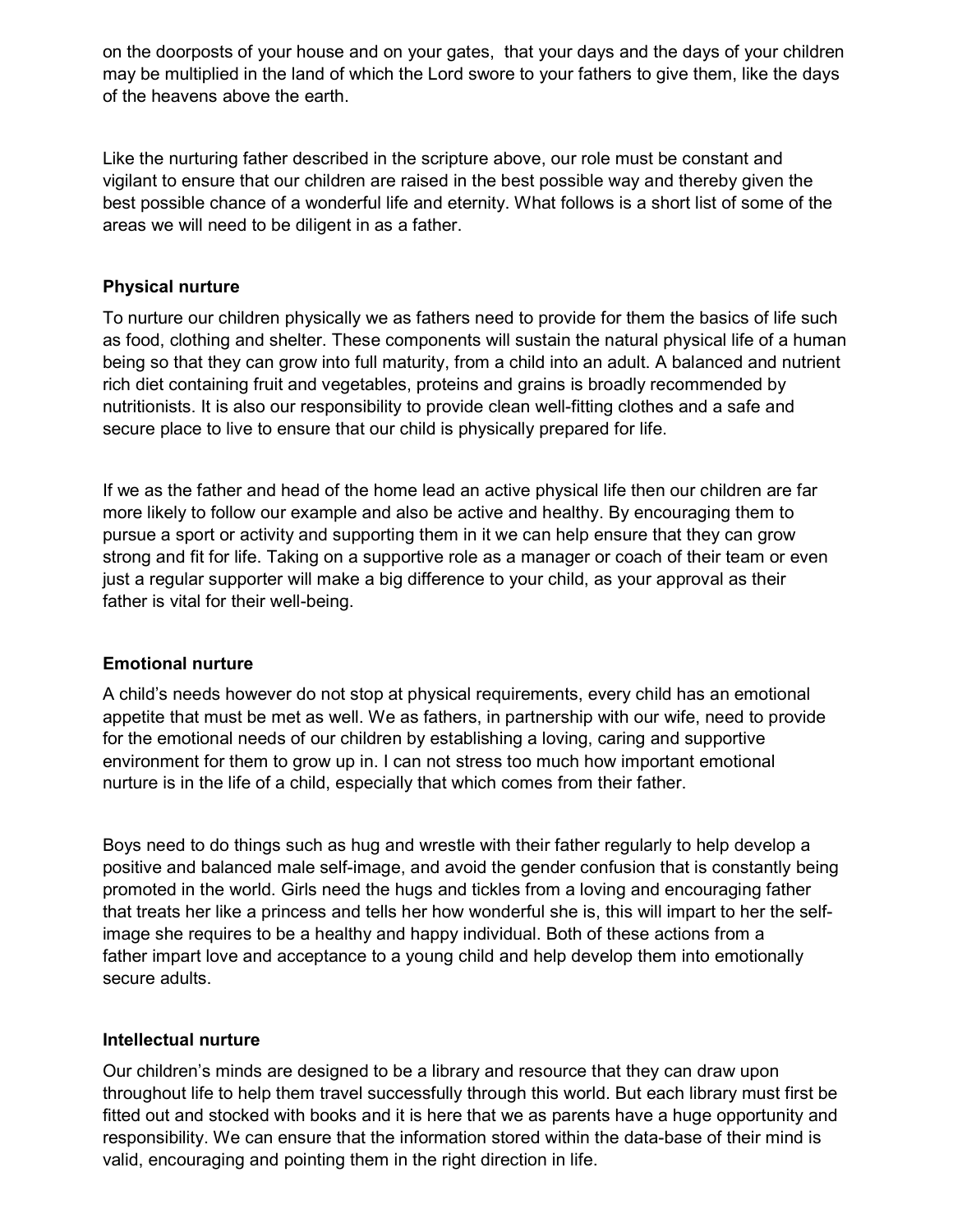By reading to our child at an early age we can impart to them a love of learning and train them to use their imagination. Fathers who read to their children strengthen the bond they share. There is often a wonderful interaction between them via the inevitable questions that arise from telling stories. Regular bedtime stories are a wonderful way to nurture our child intellectually and open up an educational pathway that will help them get ahead in life.

### Spiritual nurture

A child's spirit is the central hub out of which they live and relate to the world. It is incredibly important to protect a child's spirit by ensuring that the words they hear about themselves are encouraging and imparting hope for their future. As a father we need to share our own values, faith and beliefs with our child that they may share our direction in life and hope of eternity.

Many things in the world are destructive for a child and none more so than the words that people speak and influences that surround them. Although we can't protect them from every negative situation we can ensure that the majority of the influences and words spoken over their lives are positive and encouraging, rather than destructive and belittling.

Nurturing our children may not come naturally for many men, as we have come out of generations where father/child nurturing relationships have been neglected or even discarded entirely. The good news is that every man has the ability hard-wired within themselves to succeed in this wonderful area of parenthood. It is by applying ourselves as men and committing to nurturing relationships that we can create a strong bond with our child that will last a life-time.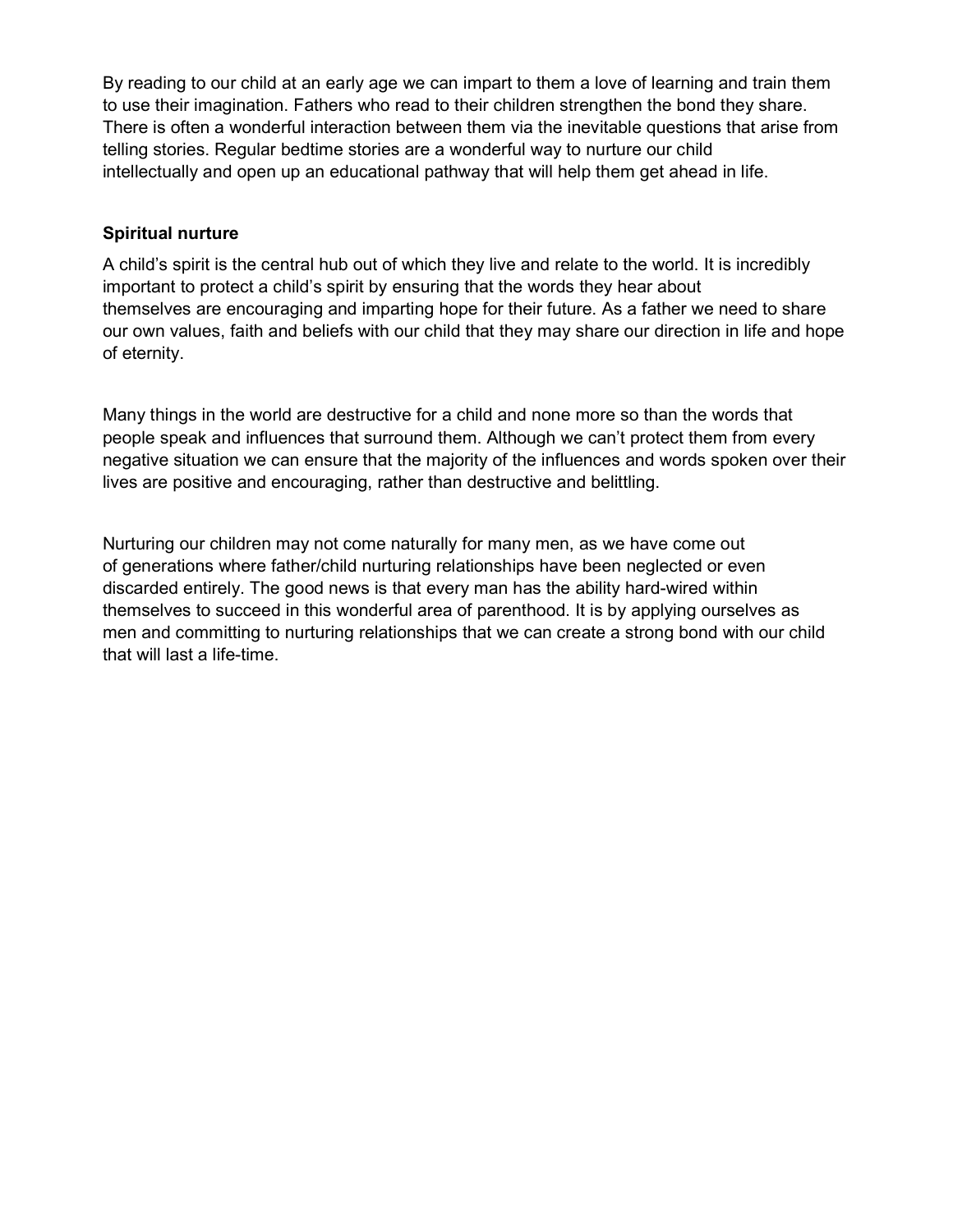### DADS' UNI: IMPARTING

One of the most wonderful things a father can do in life is to bestow a blessing upon his children. We all have a blessing to give, whether it's a kind word, an encouraging smile or something that can be defined as a spiritual endowment. We can only give to others that which we have ourselves, and so it is with our blessing, as a father we have the ability to share a part of our life with our child. As we conclude our short series on the foundational principles of our Dads' UNI organisation that are found within our acronym UNI, we arrive at the final word Imparting.

Dads' UNI is based upon the three foundational precepts of Understanding, Nurturing and Imparting. These three areas address the needs of the mind, the emotions and the spirit of man and seek to bring them into a position where they can receive the fullness of God's blessing and abundant life.

### Dads' UNI – Imparting

Impart Verb - To make known. (information) to communicate, to pass on or convey, to disseminate or circulate To bestow (a quality) to give, to confer, to grant, to bestow, to provide, to supply or contribute.

As a father we have all received authority from God our Heavenly Father. Our authority is to be the head of our home and the person most responsible before God for the raising of our children. Although in modern times many men seem to have delegated much of their parental responsibilities to their wife, this is a short-sighted solution that is destined to failure. Children need their father to be fully involved in every area of their life if they are to prosper and mature physically, mentally, emotionally and spiritually.

The spiritual blessing that fathers have to give their children is powerful and has far-reaching effects in their children's lives. Like the roots that spread out from a tree, so a father's blessing reaches far beyond the initial impartation. What follows is a short list of some of the most common ways a father can impart a blessing to his children.

### Baby dedication

Matthew 19:14 But Jesus said, "Let the little children come to Me, and do not forbid them; for of such is the kingdom of heaven."

One of the most traditional opportunities that fathers have to impart a blessing to their child is through baby dedication. In baby dedication a child is presented before God for His blessing and God is petitioned to watch over and protect the life of the child. The parents are often requested also to make a commitment before God to bring the child up in the fear and love of God, and the child is either prayed over by the minister and parents or in some churches the child receives a baptism of water. Whatever the process in your particular church the important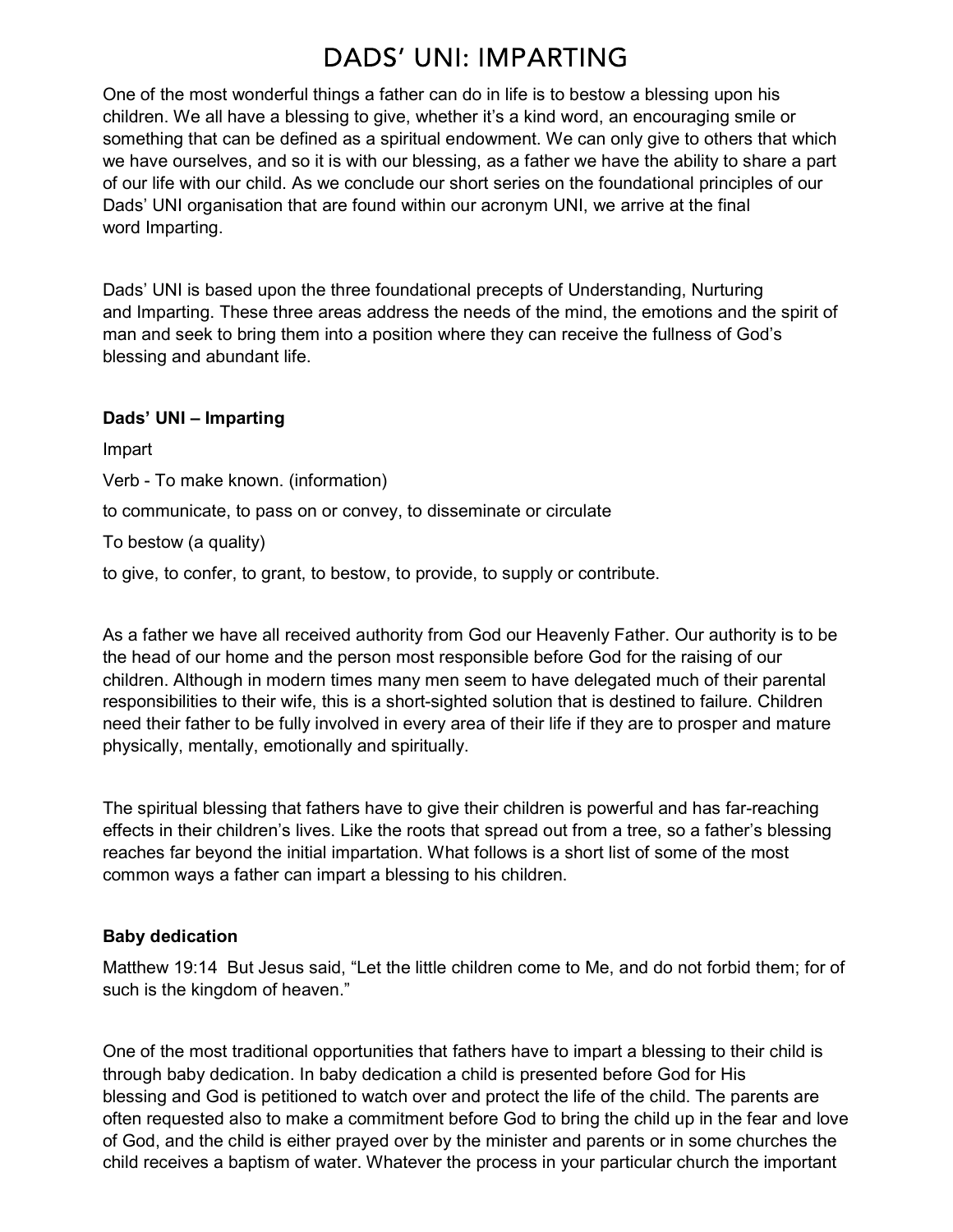thing is that it is done, because having God Himself watching over and protecting your child is incredibly powerful.

Fathers should take advantage of this wonderful time to begin the process of imparting spiritual blessing to their child by dedicating them to the Lord as a baby. This is often the first in a marvellous series of opportunities we have to strengthen our bond with our child through connecting spiritually with our Heavenly Father and His blessing.

### Reading Bible stories

Psalm 78:3-4 Which we have heard and known, and our fathers have told us. We will not hide them from their children, telling to the generation to come the praises of the Lord, and His strength and His wonderful works that He has done.

The Bible is filled with amazing stories of how God has moved powerfully in the lives of real people like ourselves in times past. As we as their father read these stories to our children their hearts are opened up to the impartation of faith, which comes by hearing God's word. The miracles in the bible are meant to be retold from generation to generation so that each new era in history has an opportunity to rise up and see God's hand move in their times as well.

Reading the Bible stories to our children reinforces our beliefs, standards and values in their young hearts and inspires them to live a life that will bring honour to themselves and their family.

### Praying for our child

Numbers 6:23-26 "Speak to Aaron and his sons, saying, 'This is the way you shall bless the children of Israel. Say to them: "The Lord bless you and keep you, The Lord make His face shine upon you, and be gracious to you; The Lord lift up His countenance upon you, and give you peace."'

It is a father's role to be the protector of the family, and one of the most important ways to safeguard our marriage and children is through the vehicle of believing prayer. God has stated that if you come to Him in humility and ask for His forgiveness and His help that He will indeed begin to move in your life, and to watch over you and your family as you pray daily.

The prayer above is a wonderful way to impart blessing to your child and can either be sung or spoken quietly while they sleep at night. It can also be added to your daily prayers for God's grace and mercy to be upon your child's life, and spoken with thanksgiving that God is indeed accomplishing it faithfully.

### Praying over our child

Mark 10:15-16 Assuredly, I say to you, whoever does not receive the kingdom of God as a little child will by no means enter it." And He took them up in His arms, laid His hands on them, and blessed them.